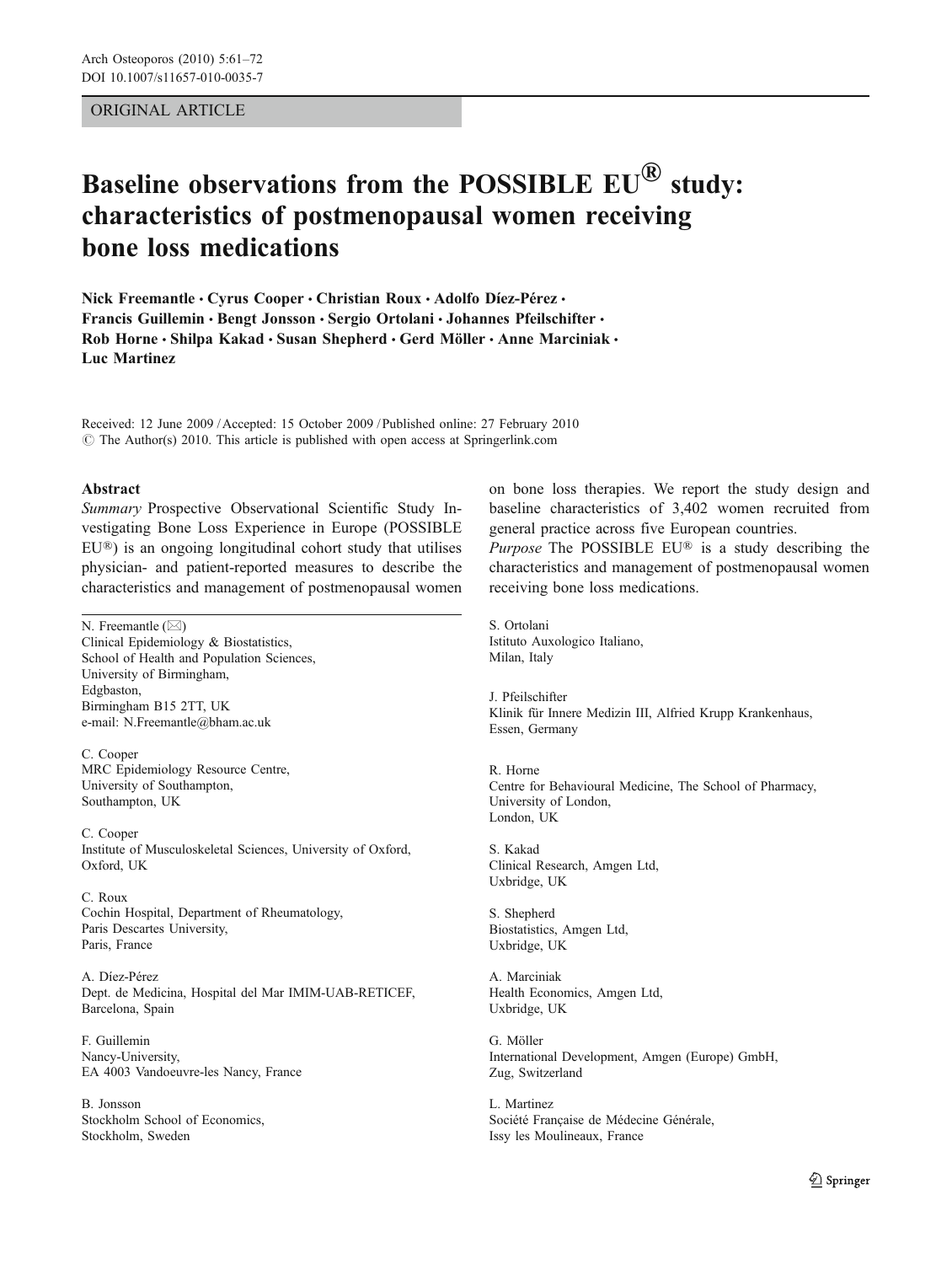Methods Between 2005 and 2008, general practitioners enrolled postmenopausal women initiating, switching or continuing treatment with bone loss treatment in France, Germany, Italy, Spain and the UK. Patients and physicians completed questionnaires at study entry and at 3-month intervals, for 1 year.

Results Of 3,402 women enrolled (mean age 68.2 years [SD] 9.83), 96% were diagnosed with low bone mass; 55% of these using dual energy X-ray absorptiometry. Most women (92%) had comorbidities. Mean minimum  $T$  score (hip or spine) at diagnosis was −2.7 (SD 0.89; median −2.7 [interquartile range,  $-3.2$ ,  $-2.2$ ]) indicating low bone mineral density. Almost 40% of the women had prior fractures in adulthood, mostly non-vertebral, non-hip in nature, 30% of whom had at least two fractures and more than half experienced moderate/severe pain or fatigue. Bisphosphonates were the most common type of bone loss treatment prescribed in the 12 months preceding the study. Conclusions POSSIBLE EU® characterises postmenopausal women with low bone mass, exhibiting a high rate of prevalent fracture, substantial bone fragility and overall comorbidity burden. Clinical strategies for managing osteoporosis in this population varied across the five participating European countries, reflecting their different guidelines, regulations and standards of care.

Keywords Cohort studies. Osteoporosis. Postmenopausal osteoporosis . Prospective studies

# Introduction

Postmenopausal osteoporosis is a systemic skeletal disease resulting in increased bone fragility and fracture risk subsequent to a decrease in bone mass and the degradation of bone microarchitecture [[1,](#page-10-0) [2](#page-10-0)]. Osteoporosis increases the risk of fractures, adversely affecting quality of life, which can result in pain, fatigue and a reduction in activities of daily living [[1,](#page-10-0) [2](#page-10-0)].

Despite the availability of several treatment options, osteoporosis compromises the health of a significant number of postmenopausal women [[1](#page-10-0), [2](#page-10-0)]. Treatment initiation in this population may be inconsistent and is often delayed until the late stages of disease [[3\]](#page-10-0). In addition, almost half of patients do not comply or persist with bone loss medications within the first year of treatment [\[4](#page-10-0)]. Poor adherence to treatments may be associated with poor outcomes, including an increased risk of fractures [\[5](#page-10-0)]. Furthermore, the thresholds for diagnostic assessment and treatment vary across countries because of differing national guidelines and regulatory requirements, although the European Society for Clinical and Economic Aspects of Osteoporosis and Osteoarthritis recently provided some

guidance for national level guideline development [[5\]](#page-10-0). Understanding how osteoporosis treatments are being used and how they are perceived by patients in Europe will help provide further insights into the management of osteoporosis care.

The Prospective Observational Scientific Study Investigating Bone Loss Experience in Europe (POSSIBLE EU®) is a longitudinal cohort study conducted in Europe between 2005 and 2008. It is broadly similar to the recently described POSSIBLE US™ study conducted in US patients [\[6](#page-11-0)]. POSSIBLE EU® is designed to describe the use of current bone loss treatments by postmenopausal women who are initiating or switching bone loss therapies, or who have been on such therapy for some time. Through the retrospective and prospective collection of clinical and patient experience data, POSSIBLE EU® will provide insights about bone loss therapies and how they were used by postmenopausal women in Europe between 2005 and 2008. It will also report on the relationship between patient characteristics and patient behaviours (e.g. medication adherence) and important outcomes (e.g. fractures, healthrelated quality of life and treatment satisfaction).

In addition to describing the design of the POSSIBLE EU® study, this paper describes the characteristics and management of postmenopausal women in Europe receiving bone loss medications.

#### Materials and methods

#### Study design and primary outcomes

POSSIBLE EU® was initiated in December 2005, with enrolment completed in March 2008. The study was conducted by a total of 215 investigators at 196 sites in five European countries: France, Germany, Italy, Spain and the UK. The study was non-interventional and designed to provide insights into routine clinical practice while minimising the impact of data collection on clinical management of participating women. A local or central institutional ethics committee approved the protocol for each site. All patients provided written informed consent. Data collected in this study included: a medical history, including fractures experienced during adulthood and bone loss treatments; health-related quality of life and perceptions about medications in general and, for women already receiving bone loss treatments, patient-reported experience of treatment side effects, treatment persistence and adherence, perceptions about osteoporosis medications and satisfaction with treatment. Patients were being followed for 1 year.

Given the observational nature of this study, the term 'bone loss' was used in the protocol and data collection forms as a generic term to capture data on 'bone loss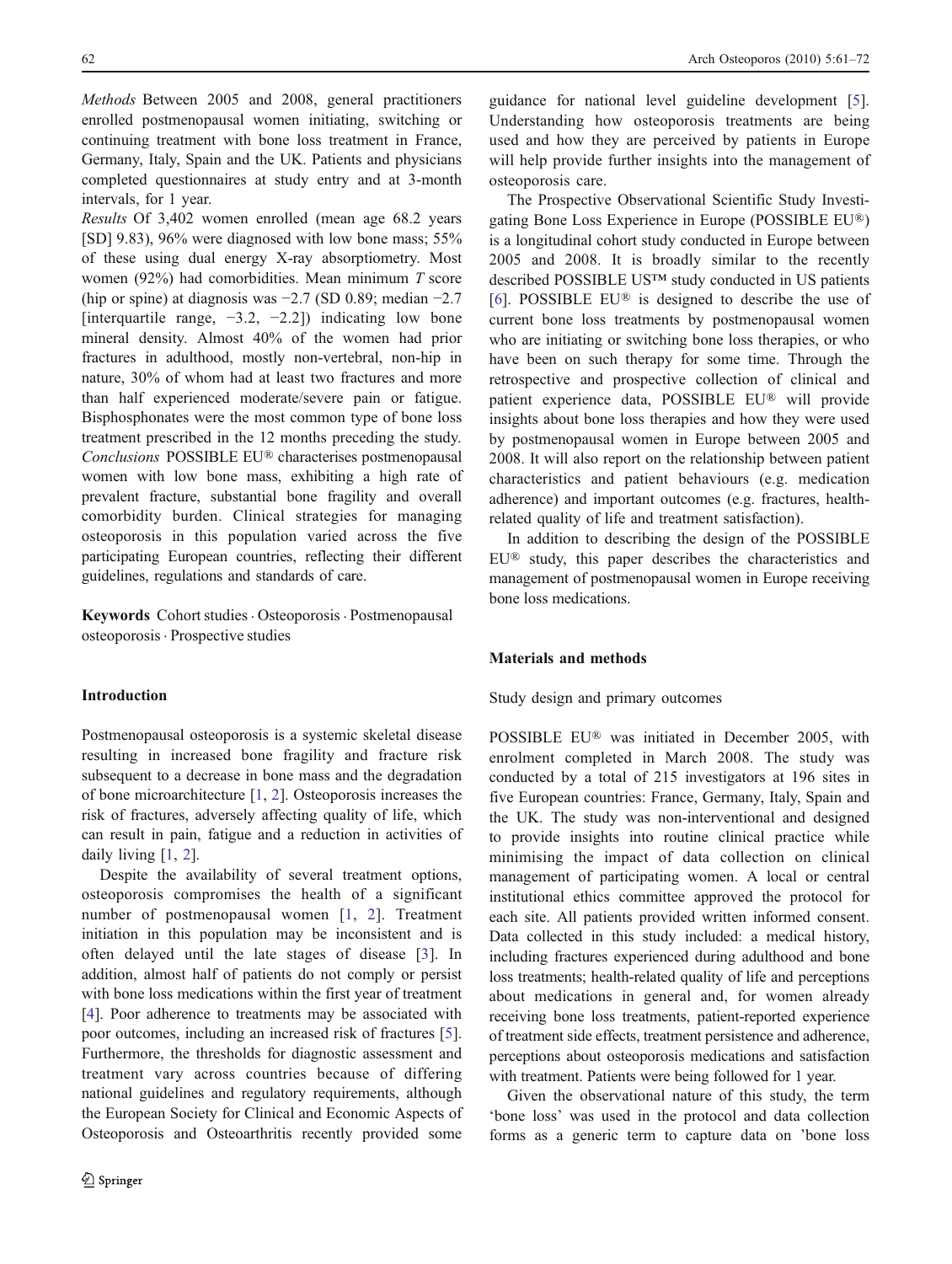prevention medication'. More specific clinical terms (e.g. low bone mass, low bone mineral density, osteoporosis and osteopenia) were reserved for situations in which a clinical diagnosis was made or a clinical measure was available (e.g. when a T score was available by which to assign a diagnosis of osteoporosis or osteopenia as per World Health Organization criteria).

# Treatment status cohorts

The investigators assigned patients to one of three cohorts based on prescribed bone loss treatment at study entry. These cohorts were defined as follows:

- 1. Inception—newly starting treatment with a bone loss therapy (no previous therapy within 12 months of entry).
- 2. Switch—received therapy at any given time during the previous 12 months and changed therapy as of study entry visit (including changes in dosing frequency, mode of administration and/or addition of a new bone loss therapy).
- 3. Established—had been receiving the same therapy for at least 12 months before study entry (with or without changes in dosage).

Enrolment goals overall were preset for these cohorts: at least 50% of patients were to be in the inception cohort, with at least 75% distributed across the inception and switch cohorts.

#### Role of the steering committee

This study is managed under the auspices of a steering committee consisting of clinicians and content area experts (e.g. epidemiology, patient outcomes, health-related quality of life and pharmacoeconomics).

#### Physician selection

Physicians and sites were chosen on the basis of: (a) a willingness or ability to take part in the study and (b) being representative of their country with respect to a range of characteristics, including broad geographical region, urban/ rural distribution, gender of physician and size of practice (partnership size). Lists of general practitioners (GPs) in each of the five countries were obtained from commercial agencies and supplemented with a list of GPs participating in established research panels in France (MG Recherche) and the UK (Profiad).

#### Patient recruitment

Patients were invited to participate in the study during routine clinical visits to their GPs. Women were eligible to participate if they were  $>18$  years old, ambulatory,  $>1$  year postmenopausal (i.e. no vaginal bleeding or spotting for  $\geq$ 12 months) from any cause and initiating or receiving ongoing bone loss therapy. Eligible therapies included the following: bisphosphonates, selective oestrogen-receptor modulators, calcitonin, parathyroid hormone, strontium ranelate and any other therapies with a marketing authorisation for the treatment of osteoporosis or commonly used to treat bone loss. Patients receiving therapy with calcium and/or vitamin D (singly or together) were included only when these agents were administered in combination with an eligible therapy. Women taking hormone replacement therapy alone were not eligible for inclusion. Women were excluded if they were participating in or had just completed other research studies, or if they were taking experimental treatments. Also, women with medical conditions that could impact their ability to participate in this study (e.g. receiving treatment for cancer) were excluded.

# Patient retention

Approaches to retain patients in the study were designed to encourage continued patient participation while having minimal impact on clinical practice and patient behaviour. A combination of reminder cards and newsletters were used to encourage patients to return subsequent questionnaires on time. Investigators also reminded patients of the importance of continued participation in the study during routine visits.

# Data collection

Investigators at study sites reported data for each patient at study entry and at 3-month intervals during the follow-up period, regardless of whether the patient visited the practice after study enrolment. Data collected at baseline included basic demographics, a low bone mass diagnosis, fracture history during adulthood, bone loss treatment and comorbidities during adulthood and concomitant medications. Investigators coded all fractures according to 22 different locations (or 'Other' and 'Unknown').

Patients completed a patient-reported outcome (PRO) questionnaire at enrolment, either at the study site or at home. Subsequent PRO data were collected from patients via questionnaires mailed to their homes at 3-month intervals. These PRO questionnaires were designed specifically for each cohort to reflect differences in prior treatment history. In general, the baseline PRO data collected included current bone loss treatments with information on side effects and adherence, patient satisfaction with and views on medications (general and bone loss as appropriate), health status, general pain and fatigue questions, risk factors for low bone mass and personal situation. Patient-reported fatigue was assessed using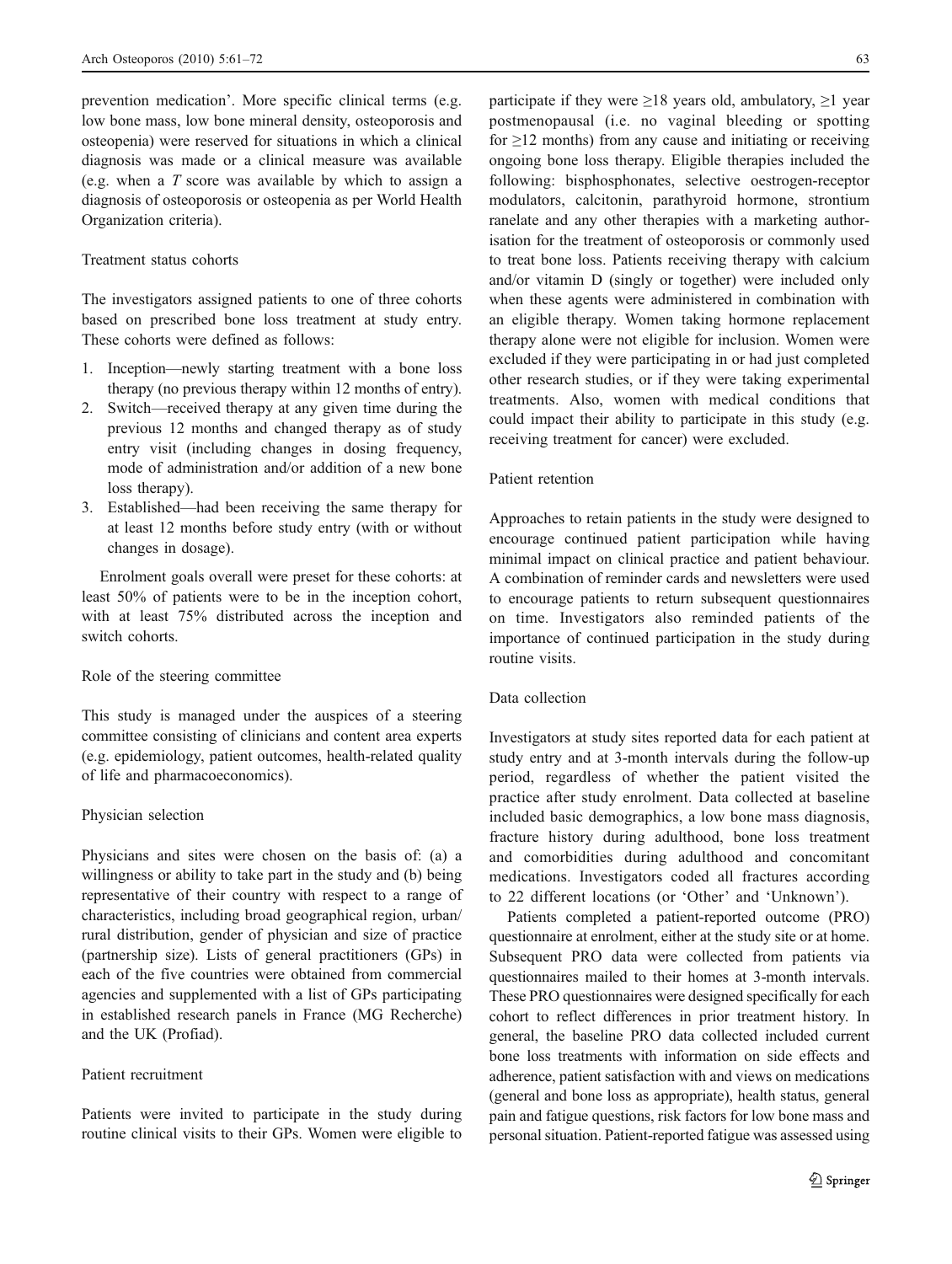the following question: "During the past month, how would you describe the level of fatigue you usually experienced?" Patient-reported pain was assessed using the following question: "During the past month, how would you describe the level of pain usually experienced?" In addition, healthrelated quality of life was assessed using the EQ-5D [[7](#page-11-0)–[9\]](#page-11-0), and using a disease-specific health-related quality of life instrument—the Osteoporosis Assessment Questionnaire short form [[10\]](#page-11-0) (data not shown).

#### Data storage and quality assurance

Data quality was assessed by ongoing review of the following: data return rates, data quality checks, quality of completion, consistency checks on data provided by physicians and patients, review of cohort allocation and ongoing review of medication coding. Data checks were performed to verify data and queries sent to the study sites. Data reported by patients were not queried.

## Statistical analysis

Descriptive statistics are presented. Two analysis sets were defined: the full analysis set, which enrolled women with baseline physician-reported data; and the PRO analysis set, which enrolled women with a PRO completion date within the time window of −2/+8 weeks of the indicated enrolment

Fig. 1 Distribution of sites by country

date. Unless otherwise noted, data described in the text are from the full analysis set. Data on comorbidities were collected based on a list of 28 prespecified conditions and could be classified (yes/no) as 'ever experienced during adulthood,' 'ongoing' and 'currently treated'.

## Results

# Site and patient enrolment

Overall, data were collected from 3,402 women who had consented to participate in the POSSIBLE EU® study. Of these, 2925 completed baseline PRO within the specified time limit, thereby comprising the PRO analysis set. Across the five countries, France, Germany and UK each contributed similar numbers of patients and sites, whereas Italy and Spain each contributed slightly fewer patients (Fig. 1). Among the countries, Germany, France, Italy and the UK had, for the most part, a single investigator per site, with a few sites having more than one investigator. In contrast, in Spain, multiple investigators were involved per site.

#### Demographics

Table [1](#page-4-0) summarises patient characteristics across the cohorts. The percentage of patients across each cohort

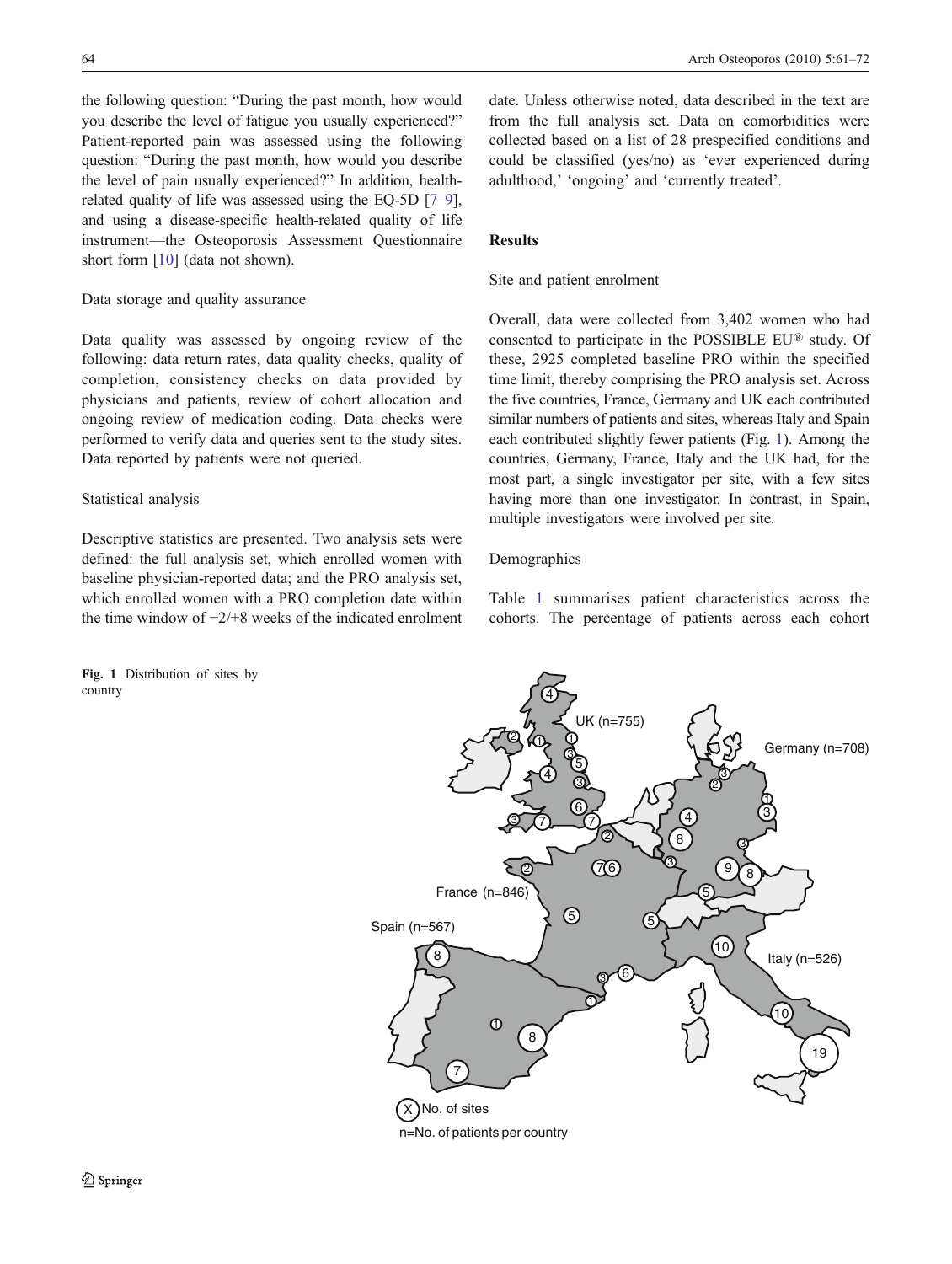# <span id="page-4-0"></span>Table 1 Baseline characteristics by cohort

|                                                                                   | All patients             | Inception<br>cohort | Established<br>cohort | Switch<br>cohort         |
|-----------------------------------------------------------------------------------|--------------------------|---------------------|-----------------------|--------------------------|
| Variable                                                                          | $(n=3,402)$              | $(n=1,787)$         | $(n=1,041)$           | $(n=574)$                |
| Age, years                                                                        |                          |                     |                       |                          |
| Number                                                                            | 3,402                    | 1,787               | 1,041                 | 574                      |
| Mean (SD)                                                                         | 68.2 (9.83)              | 67.4 (10.12)        | 68.9 (9.27)           | 69.5 (9.71)              |
| Age at menopause, years                                                           |                          |                     |                       |                          |
| Number                                                                            | 3,278                    | 1,737               | 1,006                 | 535                      |
| Mean (SD)                                                                         | 48.5 (5.50)              | 48.4 (5.40)         | 48.7 (5.36)           | 48.2 (6.06)              |
| Race/ethnicity                                                                    |                          |                     |                       |                          |
| Number                                                                            | 3,402                    | 1,787               | 1,041                 | 574                      |
| Caucasian/white, $n$ (%)                                                          | 3,331 (97.9)             | 1,747 (97.8)        | 1,014(97.4)           | 570 (99.3)               |
| Black, $n$ (%)                                                                    | 6(0.2)                   | 3(0.2)              | 3(0.3)                | $\boldsymbol{0}$         |
| Asian <sup>a</sup> , $n$ (%)                                                      | 9(0.3)                   | 3(0.2)              | 5(0.5)                | 1(0.2)                   |
| Other, $n$ (%)                                                                    | $3 (-0.1)$               | 2(0.1)              | $1 \le 0.1$           | $\boldsymbol{0}$         |
| Missing, $n$ (%)                                                                  | 53 $(1.6)$               | 32(1.8)             | 18(1.7)               | 3(0.5)                   |
| Living arrangements at baseline $(\%)$                                            |                          |                     |                       |                          |
| Number <sup>b</sup>                                                               | 2,925                    | 1,525               | 907                   | 493                      |
| Alone, $n$ $\left(\frac{9}{0}\right)$                                             | 861 (29.4)               | 435 (28.5)          | 272 (30.0)            | 154(31.2)                |
| With spouse/family/others, $n$ (%)                                                | 1,963(67.1)              | 1,049(68.8)         | 591 (65.2)            | 323 (65.5)               |
| Nursing home/residential care, $n$ (%)                                            | 12(0.4)                  | 9(0.6)              | 3(0.3)                | $\boldsymbol{0}$         |
| Hostel, shelter, group or boarding home, $n$ (%)                                  | 20(0.7)                  | 11(0.7)             | 7(0.8)                | 2(0.4)                   |
| Unknown/missing, $n$ (%)                                                          | 69(2.4)                  | 21(1.4)             | 34(3.7)               | 14(2.8)                  |
| Employment status                                                                 |                          |                     |                       |                          |
| Number <sup>b</sup>                                                               | 2,925                    | 1,525               | 907                   | 493                      |
| Working full-time, $n$ (%) <sup>c</sup>                                           | 169(5.8)                 | 108(7.1)            | 39(4.3)               | 22(4.5)                  |
| Working part-time, $n$ (%) <sup>c</sup>                                           | 127(4.3)                 | 67(4.4)             | 41 $(4.5)$            | 19(3.9)                  |
| Economically inactive, $n$ (%)                                                    | 2,523 (86.3)             | 1,307(85.7)         | 788 (86.9)            | 428 (86.8)               |
| Unknown/missing, $n$ (%)                                                          | 106(3.6)                 | 43 $(2.8)$          | 39(4.3)               | 24 (4.9)                 |
| Comorbid conditions, $n^d$                                                        |                          |                     |                       |                          |
| Number                                                                            | 3,402                    | 1,787               | 1,041                 | 574                      |
| No, $n$ (%)                                                                       | 280 (8.2)                | 166(9.3)            | 82(7.9)               | 32(5.6)                  |
| Yes, $n$ $(\%)$                                                                   | 3,119 (91.7)             | 1,620(90.7)         | 958 (92.0)            | 541 (94.3)               |
| Unknown/missing, $n$ (%)                                                          | $3 \ (-0.1)$             | $1$ (<0.1)          | $1 (-0.1)$            | 1(0.2)                   |
| Number of comorbidities <sup>e</sup> , $n$                                        | 10,556                   | 5,379               | 3,217                 | 1,960                    |
| Mean (SD) no. per patient                                                         | 3.4(2.01)                | 3.3(1.97)           | 3.4(2.05)             | 3.6(2.08)                |
| No. patients with comorbid conditions, currently or previously experienced, $n^e$ | 3,402                    | 1,787               | 1,041                 | 574                      |
| Back pain, $n$ (%)                                                                | $1,677$ (49.3)           | 891 (49.9)          | 511 (49.1)            | 275 (47.9)               |
| Hypertension, $n$ (%)                                                             | 1,566(46.0)              | 831 (46.5)          | 471 (45.2)            | 264 (46.0)               |
| Osteoarthritis, $n$ (%)                                                           | 1,240(36.4)              | 619 (34.6)          | 370 (35.5)            | 251 (43.7)               |
| Hyperlipidaemia, n (%)                                                            | 1,169(34.4)              | 613 (34.3)          | 362 (34.8)            |                          |
| Upper GI (GERD, reflux, dyspepsia), $n$ (%)                                       | 754 (22.2)               | 335 (18.7)          | 234(22.5)             | 194 (33.8)<br>185 (32.2) |
| Depression, $n$ (%)                                                               |                          |                     |                       |                          |
| Vision impairment, $n$ (%)                                                        | 640 (18.8)<br>399 (11.7) | 313 (17.5)          | 194 (18.6)            | 133 (23.2)               |
|                                                                                   |                          | 205(11.5)           | 120(11.5)             | 74 (12.9)                |
| Lower GI (IBS, Crohn's disease), $n$ (%)                                          | 302(8.9)                 | 131(7.3)            | 101(9.7)              | 70 (12.2)                |
| Cancer, $n$ (%)                                                                   | 300(8.8)                 | 147(8.2)            | 94(9.0)               | 59 (10.3)                |
| Diabetes, $n$ (%)                                                                 | 296 (8.7)                | 180(10.1)           | 72(6.9)               | 44 (7.7)                 |
| Asthma, $n$ (%)                                                                   | 249(7.3)                 | 109(6.1)            | 97(9.3)               | 43 (7.5)                 |
| Thromboembolic diseases, $n$ (%)                                                  | 231 (6.8)                | 124(6.9)            | 67(6.4)               | 40(7.0)                  |
| COPD, $n$ $(\%)$                                                                  | 214 (6.3)                | 114(6.4)            | 71(6.8)               | 29(5.1)                  |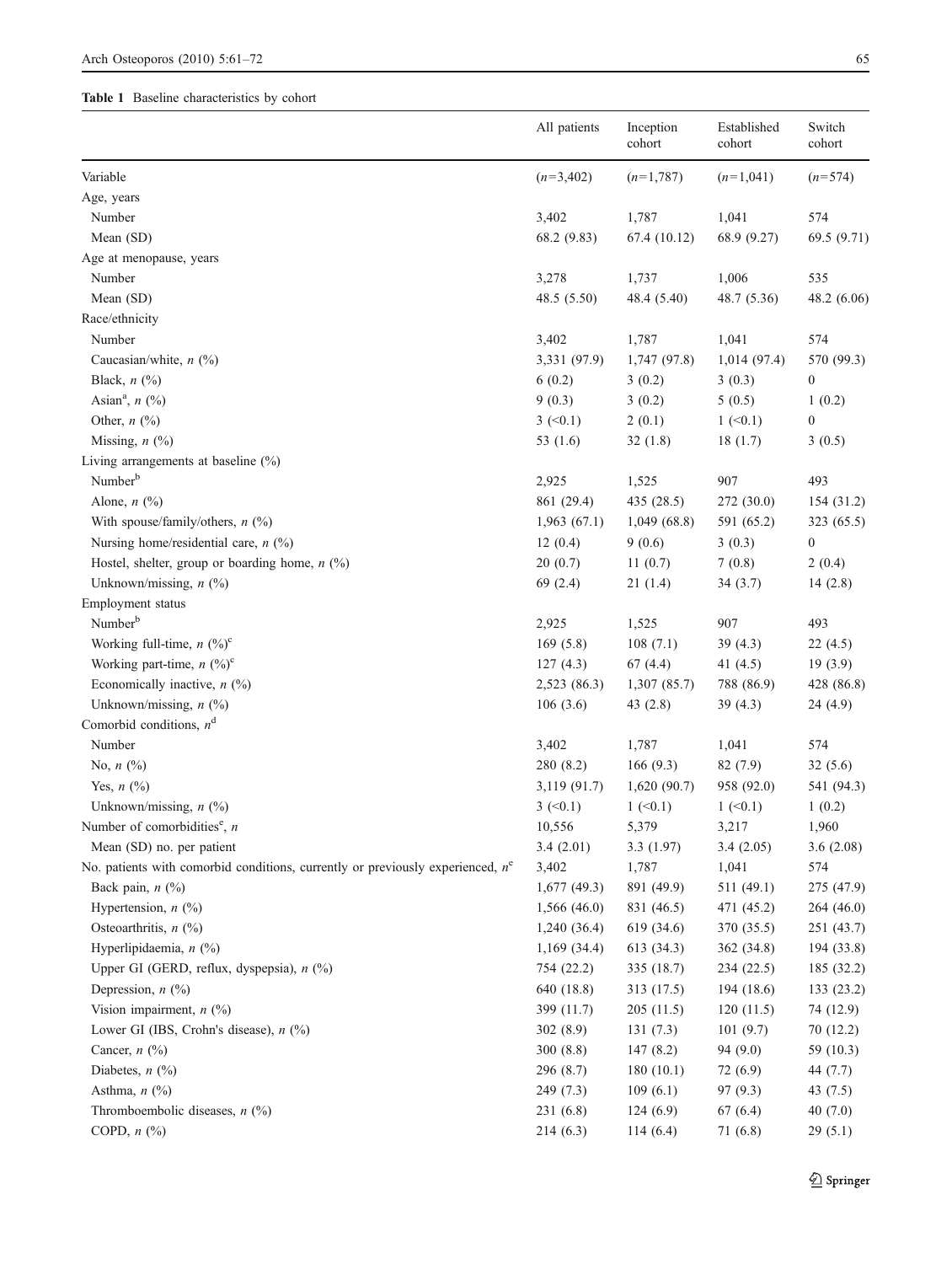#### Table 1 (continued)

|                                                                    | All patients | Inception<br>cohort | Established<br>cohort | Switch<br>cohort |
|--------------------------------------------------------------------|--------------|---------------------|-----------------------|------------------|
| Angina, $n$ (%)                                                    | 194(5.7)     | 100(5.6)            | 59 (5.7)              | 35(6.1)          |
| Other inflammatory disorders, $n$ (%)                              | 192(5.6)     | 96 (5.4)            | 55(5.3)               | 41 $(7.1)$       |
| Rheumatoid arthritis, $n$ (%)                                      | 171(5.0)     | 74 $(4.1)$          | 62(6.0)               | 35(6.1)          |
| Vitamin D deficiency, $n$ (%)                                      | 158(4.6)     | 73(4.1)             | 49 (4.7)              | 36(6.3)          |
| Renal disease, $n$ (%)                                             | 139(4.1)     | 64 (3.6)            | 44 (4.2)              | 31(5.4)          |
| Hyperthyroidism, $n$ (%)                                           | 135(4.0)     | 82(4.6)             | 33(3.2)               | 20(3.5)          |
| Heart valve problems, $n$ (%)                                      | 107(3.1)     | 60 (3.4)            | 25(2.4)               | 22(3.8)          |
| Congestive heart failure, $n$ (%)                                  | 91(2.7)      | 46(2.6)             | 22(2.1)               | 23(4.0)          |
| Ulcers, $n$ (%)                                                    | 90(2.6)      | 40(2.2)             | 31(3.0)               | 19(3.3)          |
| Neuromuscular dysfunction, $n$ (%)                                 | 74 (2.2)     | 40(2.2)             | 18(1.7)               | 16(2.8)          |
| Chronic liver disease, $n$ (%)                                     | 72(2.1)      | 46(2.6)             | 22(2.1)               | 4(0.7)           |
| Coagulopathy                                                       | 43 $(1.3)$   | 22(1.2)             | 14(1.3)               | 7(1.2)           |
| Seizure disorders, $n$ (%)                                         | 31(0.9)      | 17(1.0)             | 6(0.6)                | 8(1.4)           |
| Hyperparathyroidism, $n$ (%)                                       | 16(0.5)      | 6(0.3)              | 9(0.9)                | 1(0.2)           |
| Paget's disease, $n$ (%)                                           | 6(0.2)       | $1 (-0.1)$          | 4(0.4)                | 1(0.2)           |
| Diagnosed with low bone mass, $n$ (%)                              | 3,260 (95.8) | 1,695(94.9)         | 1,007(96.7)           | 558 (97.2)       |
| Patients diagnosed with low bone mass by method, $nf$              | 3,260        | 1,695               | 1,007                 | 558              |
| DXA, $n$ $(\%)$                                                    | 1,784 (54.7) | 926 (54.6)          | 565 (56.1)            | 293 (52.5)       |
| X-ray, $n$ $\left(\frac{0}{0}\right)$                              | 813 (24.9)   | 446 (26.3)          | 224 (22.2)            | 143 (25.6)       |
| Clinical (including family and fracture history), $n$ (%)          | 360 (11.0)   | 157(9.3)            | 126(12.5)             | 77(13.8)         |
| Ultrasound, $n$ (%)                                                | 138(4.2)     | 73(4.3)             | 46 $(4.6)$            | 19(3.4)          |
| Other, $n$ (%)                                                     | 143 (4.4)    | 84(5.0)             | 37(3.7)               | 22(3.9)          |
| Unknown/missing, $n$ (%)                                           | 22(0.7)      | 9(0.5)              | 9(0.9)                | 4(0.7)           |
| Diagnosis based on DXA, $n^g$                                      | 1,784        | 926                 | 565                   | 293              |
| Osteopenic, $n$ (%)                                                | 548 (30.7)   | 311 (33.6)          | 157(27.8)             | 80(27.3)         |
| Osteoporotic, $n$ (%)                                              | 1,216 (68.2) | 605 (65.3)          | 403 (71.3)            | 208 (71.0)       |
| Unknown/missing, $n$ (%)                                           | 20(1.1)      | 10(1.1)             | 5(0.9)                | 5(1.7)           |
| Minimum $T$ score (lowest value at hip or spine) at diagnosis, $n$ | 1,529        | 844                 | 439                   | 246              |
| Mean (SD)                                                          | $-2.7(0.89)$ | $-2.7(0.87)$        | $-2.8(0.91)$          | $-2.7(0.88)$     |
| Time since diagnosis (years), $n$                                  | 3,257        | 1,696               | 1,003                 | 558              |
| Mean (SD)                                                          | 3.3(4.10)    | 1.9(3.47)           | 4.8(3.98)             | 4.8 (4.54)       |
| Number of patients with fracture before baseline                   |              |                     |                       |                  |
| Number, $n$                                                        | 3,402        | 1,787               | 1,041                 | 574              |
| With fracture, $n$ (%)                                             | 1,317 (38.7) | 630 (35.3)          | 435 (41.8)            | 252 (43.9)       |

COPD chronic obstructive pulmonary disease, DXA dual energy X-ray absorptiometry, GI gastrointestinal, GERD gastro-oesophageal reflux disease

<sup>a</sup> Includes Chinese, Bangladeshi, Indian and Pakistani

<sup>b</sup>Based on patient-reported outcome (PRO) analysis set

 $\textdegree$  Part-time work defined as working for pay <32 h/week; full-time as working for pay ≥32 h/week

<sup>d</sup> Has the patient (currently or previously) experienced any of the following comorbid conditions during adulthood (≥18 years of age)

<sup>e</sup> Number of comorbid conditions currently or previously experienced by patients. Patients may have experienced more than one comorbid condition. Percentages are based on the total number of patients in the full analysis set

f Percentages based on number of patients with a low bone mass diagnosis reported

<sup>g</sup> Percentages based on number of patients with a method of bone loss diagnosis reported as DXA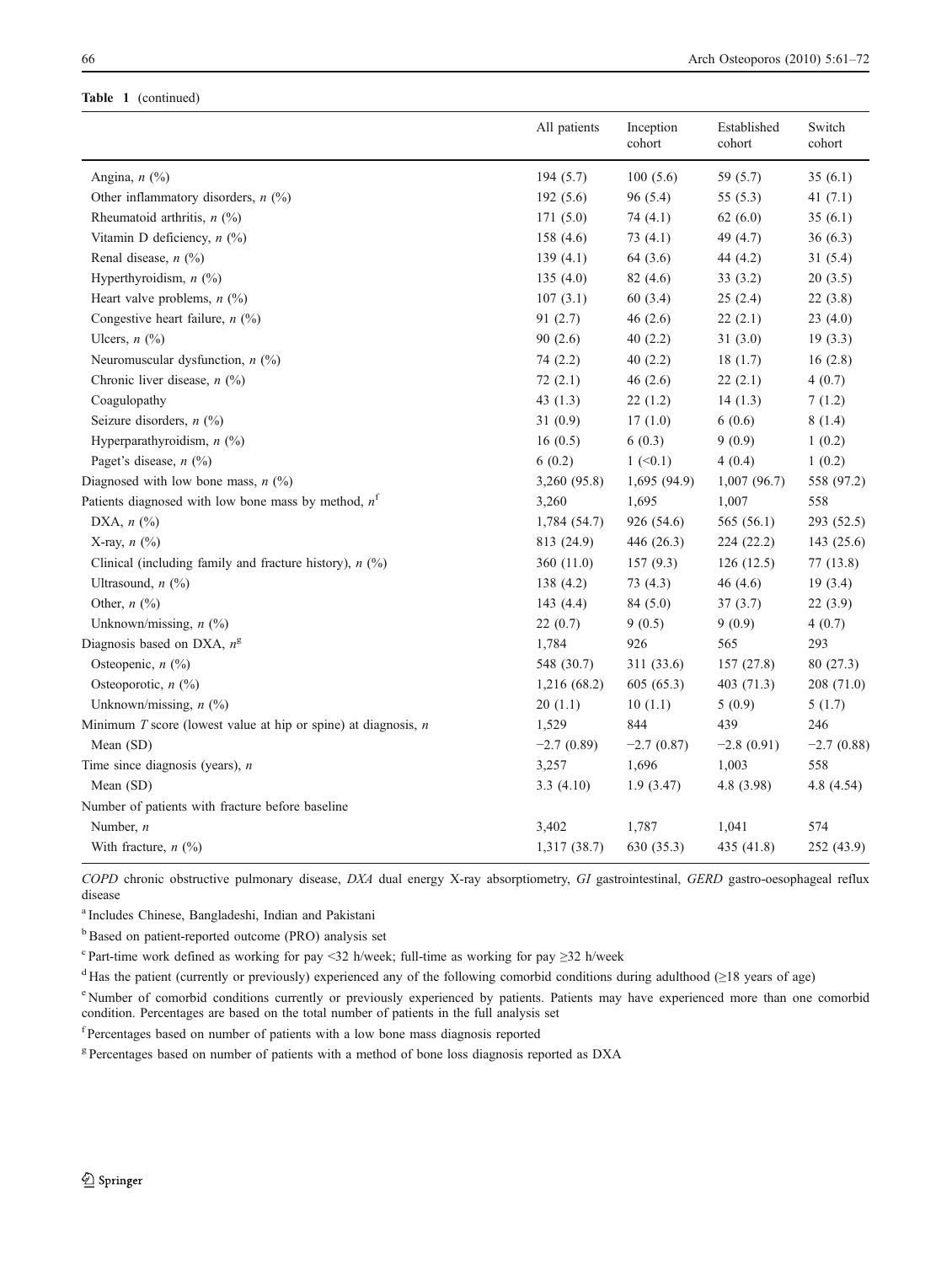<span id="page-6-0"></span>was 53% (inception), 31% (established) and 17% (switch). Overall, the mean age of these women was 68.2 years (SD 9.81) at enrolment; their median age at onset of menopause was 50 years (25th and 75th percentiles, 46, 52). Most were white; and most (86%) were 'economically inactive', i.e. not in paid employment. For the most part, these women were either living with other people (i.e. spouses, family or others; 67%); few were in assisted care facilities.

Table 2 Overview of baseline characteristics by country

| Parameter                                                             | France<br>$(n=846)$ | Germany<br>$(n=708)$ | Italy<br>$(n=526)$ | Spain<br>$(n=567)$ | UK<br>$(n=755)$ |
|-----------------------------------------------------------------------|---------------------|----------------------|--------------------|--------------------|-----------------|
| Age, years                                                            |                     |                      |                    |                    |                 |
| Number                                                                | 846                 | 708                  | 526                | 567                | 755             |
| Mean (SD)                                                             | 68.4 (9.90)         | 71.3 (8.93)          | 66.5 (9.72)        | 63.8 (9.16)        | 69.5 (9.77)     |
| Age at menopause, years                                               |                     |                      |                    |                    |                 |
| Number                                                                | 828                 | 681                  | 521                | 554                | 694             |
| Mean (SD)                                                             | 49.6 (4.48)         | 48.6 (5.94)          | 48.9 (4.58)        | 47.9 (5.19)        | 47.1 (6.59)     |
| Most common living arrangements at baseline                           |                     |                      |                    |                    |                 |
| Number <sup>a</sup> , $n$                                             | 654                 | 626                  | 459                | 499                | 687             |
| Alone, $n$ $\left(\frac{9}{0}\right)$                                 | 222 (33.9)          | 226 (36.1)           | 99 (21.6)          | 89 (17.8)          | 225(32.8)       |
| With spouse/family/others, $n$ (%)                                    | 415 (63.5)          | 369 (58.9)           | 348 (75.8)         | 392 (78.6)         | 439 (63.9)      |
| Most common employment status                                         |                     |                      |                    |                    |                 |
| Number <sup>a</sup> , $n$                                             | 654                 | 626                  | 459                | 499                | 687             |
| Economically inactive, $n$ (%)                                        | 569 (87.0)          | 576 (92.0)           | 432 (94.1)         | 374 (74.9)         | 572 (83.3)      |
| Diagnosed with low bone mass, $n$ (%)                                 | 801 (94.7)          | 685 (96.8)           | 517 (98.3)         | 543 (95.8)         | 714 (94.6)      |
| Most common methods of low bone mass diagnosis                        |                     |                      |                    |                    |                 |
| Number of patients, $n^b$                                             | 801                 | 685                  | 517                | 543                | 714             |
| DXA, $n$ $(\%)$                                                       | 471 (58.8)          | 332 (48.5)           | 263(50.9)          | 269(49.5)          | 449 (62.9)      |
| X-ray, $n$ $\left(\frac{0}{0}\right)$                                 | 149(18.6)           | 194(28.3)            | 185(35.8)          | 177(32.6)          | 108(15.1)       |
| Clinical (including family and fracture history), $n$ (%)             | 155 (19.4)          | 34(5.0)              | 26(5.0)            | 37(6.8)            | 108(15.1)       |
| Ultrasound                                                            | $\mathbf{0}$        | 55 (8.0)             | 29(5.6)            | 30(5.5)            | 24(3.4)         |
| Other $n$ (%)                                                         | 20(2.5)             | 65(9.5)              | 11(2.1)            | 25(4.6)            | 22(3.1)         |
| Unknown/missing, $n$ (%)                                              | 6(0.7)              | 5(0.7)               | 3(0.6)             | 5(0.9)             | 3(0.4)          |
| Type of low bone mass diagnosis by DXA, $n^c$                         | 471                 | 332                  | 263                | 269                | 449             |
| Osteopenic                                                            | 200(42.5)           | 67(20.2)             | 83 (31.6)          | 76 (28.3)          | 122(27.1)       |
| Osteoporotic                                                          | 263(55.8)           | 265 (79.8)           | 177 (67.3)         | 189 (70.3)         | 322 (71.7)      |
| Unknown                                                               | 8(1.7)              | $\boldsymbol{0}$     | 3(1.1)             | 4(1.5)             | 5(1.1)          |
| Minimum T score (across all hip/spine measurements) at diagnosis, $n$ | 437                 | 277                  | 239                | 193                | 383             |
| Mean (SD)                                                             | $-2.6(0.89)$        | $-3.0(0.97)$         | $-2.8(0.79)$       | $-2.7(0.76)$       | $-2.8(0.90)$    |
| Number of patients with fracture before baseline                      |                     |                      |                    |                    |                 |
| Number, $n$                                                           | 846                 | 708                  | 526                | 567                | 755             |
| With fracture, $n$ (%)                                                | 301 (35.6)          | 311 (43.9)           | 148(28.1)          | 167(29.5)          | 390 (51.7)      |
| Number of previous fractures by location                              |                     |                      |                    |                    |                 |
| Number <sup>d</sup>                                                   | 412                 | 501                  | 196                | 217                | 584             |
| Hip, $n$ $(\%)$                                                       | 37(9.0)             | 21(4.2)              | 21(10.7)           | 10(4.6)            | 50(8.6)         |
| Vertebral (spine), $n$ (%)                                            | 88 (21.4)           | 158(31.5)            | 55 $(28.1)$        | 41 (18.9)          | 89 (15.2)       |
| Non-vertebral/non-hip <sup>e</sup> , $n$ (%)                          | 284 (68.9)          | 321(64.1)            | 118 (60.2)         | 166(76.5)          | 445 (76.2)      |

DXA dual energy X-ray absorptiometry

<sup>a</sup> Based on patient-reported outcome (PRO) analysis set

<sup>b</sup> Percentages based on the number of patients with a bone loss diagnosis reported

<sup>c</sup> Percentages based on the number of patients with a method of bone loss diagnosis reported as DEXA

<sup>d</sup> Number of fractures reported. Patients may have experienced more than one location of prior fractures

e Includes all fracture locations other than hip and vertebral (spine)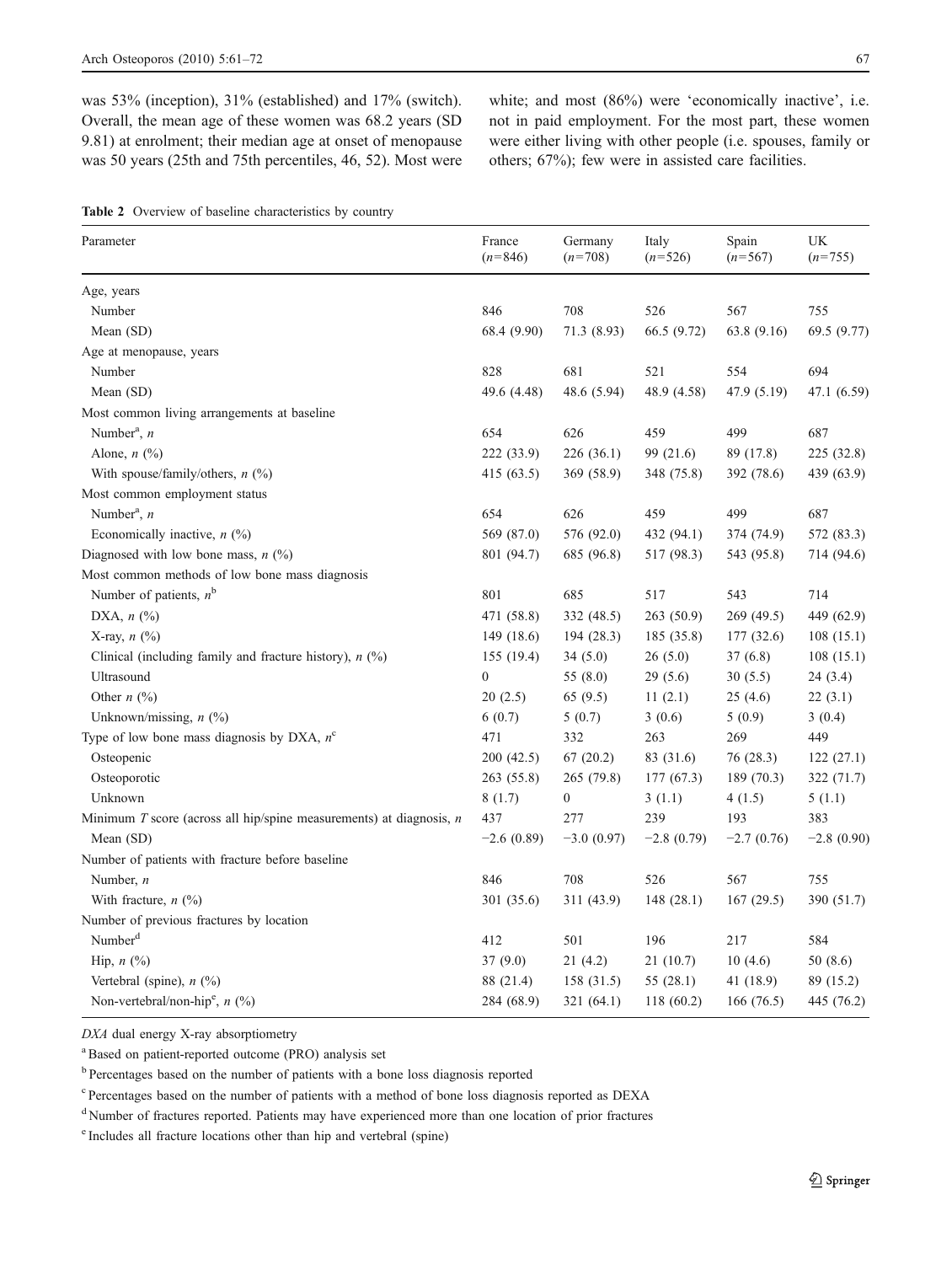<span id="page-7-0"></span>Table [2](#page-6-0) provides a general summary of patient characteristics by country, irrespective of cohort. The mean age at enrolment ranged from 63.8 years in Spain to 71.3 years in Germany. Spain had the lowest proportion of 'economically inactive' women (75%), and Italy and Germany had the highest (94% and 92%, respectively). The proportions of women living alone or with others appeared to vary slightly between countries, with the highest levels of living with other people being reported in Italy and Spain (76% and 79%, respectively), compared with 59% in Germany.

## Comorbid conditions

Most women (92%) experienced, either currently or previously, at least one of the prespecified comorbid conditions, with a mean (SD) number per patient 3.4 (2.01; Table [1\)](#page-4-0) and a median of three conditions (25th and 75th percentiles, 2, 5) per patient. The two most common comorbidities were back pain (49%) and hypertension (46%). Although upper gastrointestinal comorbid conditions were reported in 22% of all patients, they were more commonly reported in the switch cohort (32%) than in the other two cohorts (19% inception, 23% established; Table [1\)](#page-4-0). Osteoarthritis was also reported more frequently in the switch cohort (44%) than in the other two cohorts (35% inception, 36% established; Table [1\)](#page-4-0).

Diagnosis

Of 3,402 women, 96% had a diagnosis of low bone mass (Table [1\)](#page-4-0). Among those diagnosed, the most common methods of diagnosis were dual energy X-ray absorptiometry (DXA; 55%), followed by traditional X-ray (25%) and clinical history (11%; Table [1\)](#page-4-0). Use of DXA for diagnosis permitted further characterisation of low bone mass as either osteopenic (31%) or osteoporotic (68%; Table [1\)](#page-4-0). Among patients for whom DXA results were available at diagnosis, the mean minimum  $T$  score across all sites (i.e. femoral neck, total hip and lumbar spine) was −2.7 (SD 0.89; Table [1;](#page-4-0) median −2.7 [interquartile range. −3.2, −2.2]) with little variation across cohorts. Of the patients for whom no DXA results were available at diagnosis (43%), 55% were diagnosed by X-ray. Bone marker and vitamin D tests were rarely performed in these patients in the 3 months prior to study entry (in 3% and 3% of patients, respectively).

Table [2](#page-6-0) shows country-level differences in both diagnostic approaches and level of disease progression in the study populations. The highest rate of diagnosis by DXA was in the UK (63%) and the lowest in Germany (49%). The highest use of X-rays was in Italy (36%) versus 15% in the UK; diagnosis by 'other means' was highest in Germany (10%) and lowest in Italy  $(2\%)$ . The mean minimum T scores (at diagnosis) ranged from −3.0 in Germany to −2.6 in France (Table [2\)](#page-6-0), and the proportion of women with T scores in the osteoporotic range was highest in Germany (80%) and lowest (56%) in France.

## Fractures

Fractures of the fingers, face, skull and toes were excluded. Overall, 1,317 (39%) women had experienced fractures during adulthood (Table [2](#page-6-0) and Fig. 2); 12% of these women had at least two fractures. The corresponding percentages

Fig. 2 Prior fracture in adulthood by location (full analysis set). Percentages in the pie chart are reported as percentage of total number of fractures; percentages in the table are reported as percent of non-hip, non-vertebral fractures. Overall, 1,910 prior fractures were reported in this population



| Prevalence of non-vertebral, non-hip<br>fracture in descending order of<br>frequency $(n=1334)$ |  |                        |  |
|-------------------------------------------------------------------------------------------------|--|------------------------|--|
| Wrist<br>Ankle                                                                                  |  | 403 (30%)<br>153 (11%) |  |
| Forearm                                                                                         |  | 121 (9%)               |  |
| Foot                                                                                            |  | 103 (8%)               |  |
| Ribs                                                                                            |  | 96 (7%)<br>92(7%)      |  |
| Upper arm<br>Lower leg (not knee or ankle)                                                      |  | 72 (5%)                |  |
| Pelvis (not hip)                                                                                |  | 53 (4%)                |  |
| Shoulder                                                                                        |  | 49 (4%)                |  |
| Upper leg (not hip)                                                                             |  | 47 (4%)                |  |
| Knee<br>Other                                                                                   |  | 38 (3%)<br>33 (2%)     |  |
| Hand                                                                                            |  | 28 (2%)                |  |
| Collar bone                                                                                     |  | 15 (1%)                |  |
| Knee cap                                                                                        |  | 14 (1%)                |  |
| Breast bone<br>Tailbone                                                                         |  | 9(1%)                  |  |
|                                                                                                 |  | 8(1%)                  |  |
| Note: % is calculated as % NHNV Fractures                                                       |  |                        |  |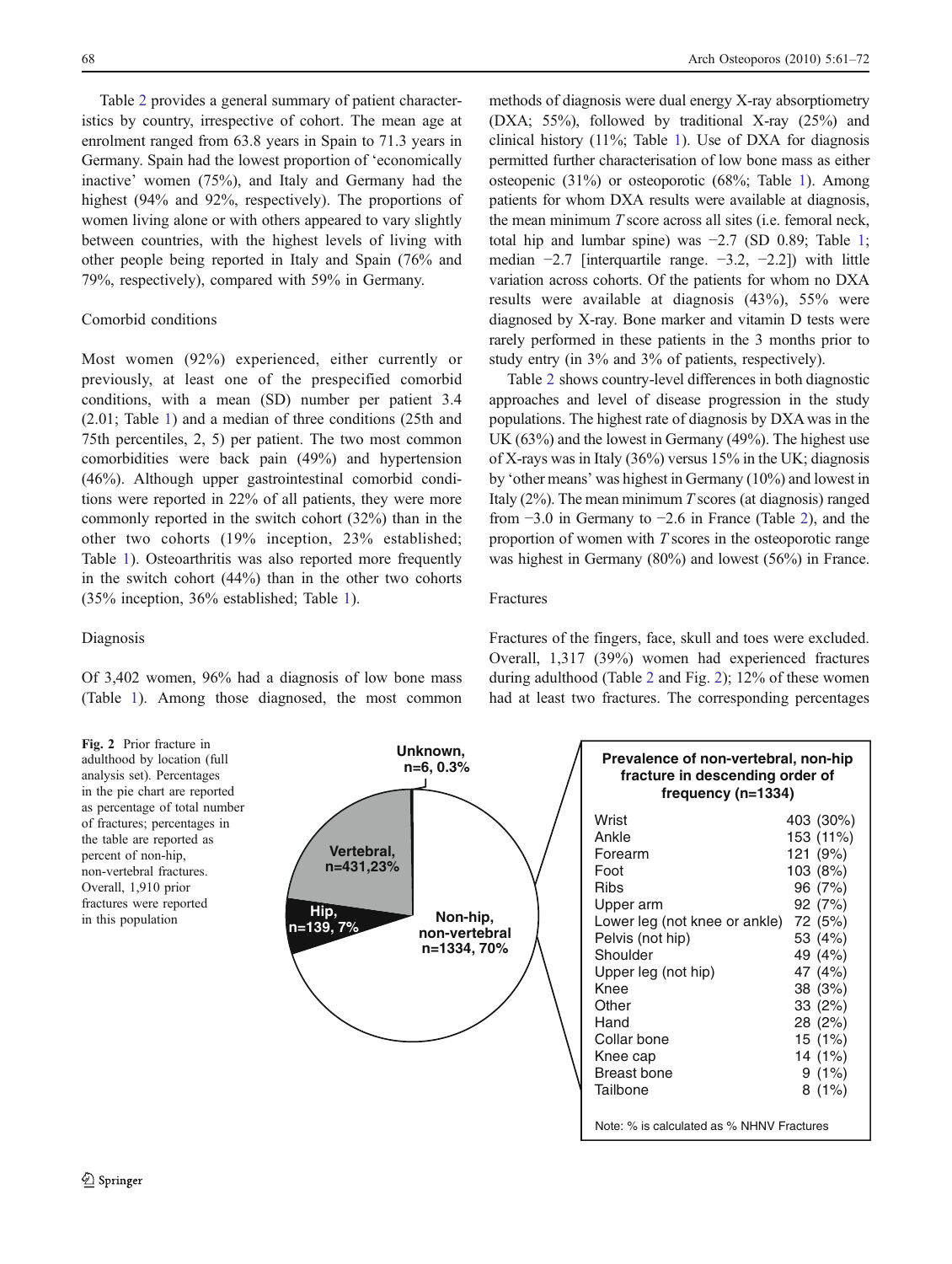were slightly higher among women in the established cohort (42% and 14%, respectively) and those in the switch cohort (44% and 15%, respectively), compared with values in the inception cohort (35% and 9%, respectively). Among the 1,910 fractures reported and characterised by location (hip, vertebral and non-hip, non-vertebral [NHNV]), 70% occurred in NHNV locations, with 23% of fractures being in the spine and 7% in the hip (Fig. [2](#page-7-0)). Among patients diagnosed with osteopenia, 32% had a previous fracture compared with 37% of patients diagnosed with osteoporosis. Among patients who had no DXA at baseline, 43% had a previous fracture. Fracture type and prevalence by country is described in Table [2.](#page-6-0)

## Bone loss medication at baseline

Women in the established and switch cohorts were most commonly prescribed bisphosphonates in the 12 months prior to the study (Table 3). Women in the switch cohort received a broader range of bisphosphonates and other products such as strontium ranelate.

# Patient-reported outcomes

Figure [3](#page-9-0) describes the pain and fatigue data for the PRO analysis set. Fifty-nine percent of women reported experiencing moderate to severe pain and 54% reported experiencing moderate to severe fatigue over the previous month. Reports of pain and fatigue were similar across cohorts.

# Discussion

The cohort of postmenopausal women enrolled in POSSI-BLE EU® describes a cross-section of the women who received bone loss treatment in five large European countries within the primary care setting between 2005 and 2008. Broad country-level comparisons of patient age, living arrangements and work status suggest variation in how patients are treated or selected for participation in the study, e.g. participants from Spain are younger and more likely to be employed, while participants from Germany are likely to be older and less likely to be employed. This may reflect differences in the health-care systems of the countries included in this study (e.g. in Spain, all bone loss medications are reimbursed whereas in Germany there are certain restrictions, such as the requirement for a DXA-based diagnosis, which, in turn, is only reimbursed in patients with prior fractures). Other factors that may contribute to the differences observed include country-specific treatment guidelines [[11](#page-11-0)–[15\]](#page-11-0), physician attitudes about osteoporosis and the study design (e.g. how sites and investigators were selected).

Table 3 Bone loss treatments during the 12 months preceding baseline

| Parameter                                                            | Established cohort<br>$(n=1,041)$ | Switch cohort<br>$(n=574)$ |  |
|----------------------------------------------------------------------|-----------------------------------|----------------------------|--|
| Taken any bone loss treatments within 12 months of baseline? $n$ (%) |                                   |                            |  |
| Yes                                                                  | 1,034(99.3)                       | 570 (99.3)                 |  |
| No <sup>a</sup>                                                      | 7(0.7)                            | 4(0.7)                     |  |
| Bone loss treatments, $n^b$                                          | 1,034                             | 570                        |  |
| Bisphosphonate, $n$ (%)                                              | 894 (86)                          | 541 (95)                   |  |
| Alendronate                                                          | 536 (52)                          | 366 (64)                   |  |
| Risedronate                                                          | 263(25)                           | 256 (45)                   |  |
| Ibandronate                                                          | 67 (6)                            | 147(26)                    |  |
| Clodronate                                                           | 23(2)                             | 9(2)                       |  |
| Etidronate                                                           | 21(2)                             | 41 $(7)$                   |  |
| Pamidronate                                                          | 1(0.1)                            | 3(0.5)                     |  |
| Zoledronate                                                          | $\theta$                          | 2(0.4)                     |  |
| Neridronate                                                          | $\theta$                          | 1(0.2)                     |  |
| Unknown bisphosphonates                                              | 0                                 | 1(0.2)                     |  |
| Strontium, $n$ $(\%)$                                                | 43 (4)                            | 118(21)                    |  |
| Strontium ranelate                                                   | 43 (4)                            | 118(21)                    |  |
| Selective oestrogen-receptor<br>modulator, $n$ (%)                   | 102(10)                           | 75 (13)                    |  |
| Raloxifene                                                           | 102(10)                           | 75 (13)                    |  |
| Calcitonin, n (%)                                                    | 4(0.4)                            | 8(1)                       |  |
| Calcitonin                                                           | 4(0.4)                            | 8(1)                       |  |
| Others, $n$ $\left(\frac{0}{0}\right)$                               | 4(0.4)                            | 5(0.9)                     |  |
| Hydroxyapatite                                                       | 3(0.3)                            | 5(0.9)                     |  |
| Disodium monoflurophosphate<br>and calcium                           | 1(0.1)                            | $\mathbf{0}$               |  |
| Parathyroid hormone                                                  | $\theta$                          | 6(1)                       |  |
| Teriparatide                                                         | $\mathbf{0}$                      | 6(1)                       |  |
|                                                                      |                                   |                            |  |

Patients could receive more than one medication so percentages may add up to  $>100\%$ 

<sup>a</sup> Includes patients that have unknown/missing bone loss treatment

<sup>b</sup> Indicates the number of patients

In POSSIBLE EU®, 84% of the women with a diagnosis of low bone mass were diagnosed through imaging methods. Slightly more than half (55%) of all women were diagnosed using DXA. This contrasts with experience in the USA, where 71% of the 4,994 women enrolled in POSSIBLE US™ had a diagnostic DXA at, or before, study enrolment [\[6](#page-11-0)]. This is also in line with findings from a recent global study, which showed that the frequency of bone density testing was 51% in Europe compared with 85% in Canada [\[16](#page-11-0)]. Interestingly, in our study, although the German group had the lowest percentage of enrolees for whom DXA findings were available at the time of diagnosis, this group also contained the highest percentage of women with  $T$  scores in the osteoporosis range. This finding highlights that in certain parts of Europe, DXA may be used less often for initial case-finding and more often for documenting the level of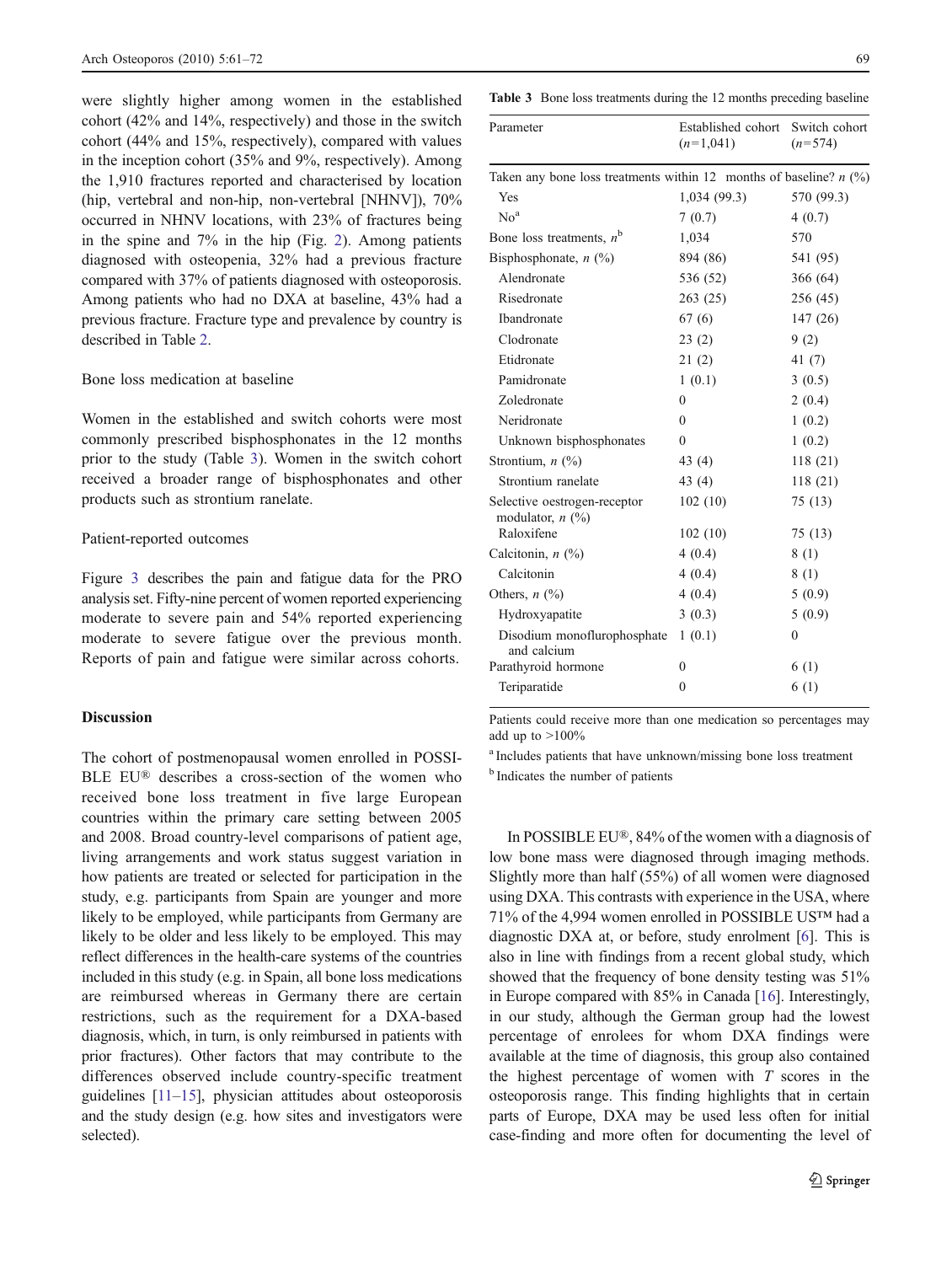<span id="page-9-0"></span>Fig. 3 Percentages of women reporting pain and fatigue of various severities, based on the PRO analysis set. Patients graded their pain and fatigue over the past month according to a five-point scale (none, very mild, mild, moderate and severe) in response to the following questions: "During the past month, how would you describe the level of fatigue you usually experienced?" and "During the past month, how would you describe the level of pain usually experienced?"



bone mass in patients who have more severe, and possibly more apparent disease progression. The same may be true regarding the use of laboratory tests for the assessment of bone markers and vitamin D levels, which were rarely performed in this population. Another possibility for the underutilisation of DXA in certain European countries is that these patients may have been diagnosed using either DXA or computed tomography, a common means of diagnosis in local medical practice. As this was not an explicit option on the case report form, it may be that a high number of patients were reported as diagnosed using either X-ray (Table [2](#page-6-0)) or other means.

It has been suggested that osteoporosis treatment in the EU is generally triggered by either a prior fragility fracture or the identification of 'significant' risk factors [\[5](#page-10-0)]. Our data were somewhat in line with this suggestion, as 39% of the study population had at least one prior fracture. These data are also in agreement with other multinational European observational studies [\[17](#page-11-0)]. Inter-country variations, however, suggest that different paradigms or attitudes exist for determining when to initiate therapy. Interestingly, 31% of the women in whom DXA was performed had a

diagnosis of osteopenia and, of these, 32% had a previous fracture; despite this, however, they were prescribed bone loss treatment. In most of these countries, access to bone loss treatment is restricted to those diagnosed with osteoporosis and/or prior fracture. This finding invites further investigation to better understand this observation.

Results from the sibling study, POSSIBLE US™, were recently published [[6\]](#page-11-0). While broadly similar, the design of the two studies differs in a few key aspects, which include broad country differences given the geographic regions represented and differences associated with treatment by either specialists or GPs or by only GPs. Indeed, in POSSIBLE US™ the physicians selected for participation were the top 40% of office-based primary care physicians (including obstetrics/gynaecology) who prescribed medication for postmenopausal women with osteoporosis, whereas in POSSIBLE EU® physicians/sites were chosen only on the bases of their willingness to participate or if they represented their country across a broad range of characteristics. The two studies started nearly a year apart, with POSSIBLE EU® starting in December 2005 and POSSIBLE US™ in October 2004. Other differences in study design will inform the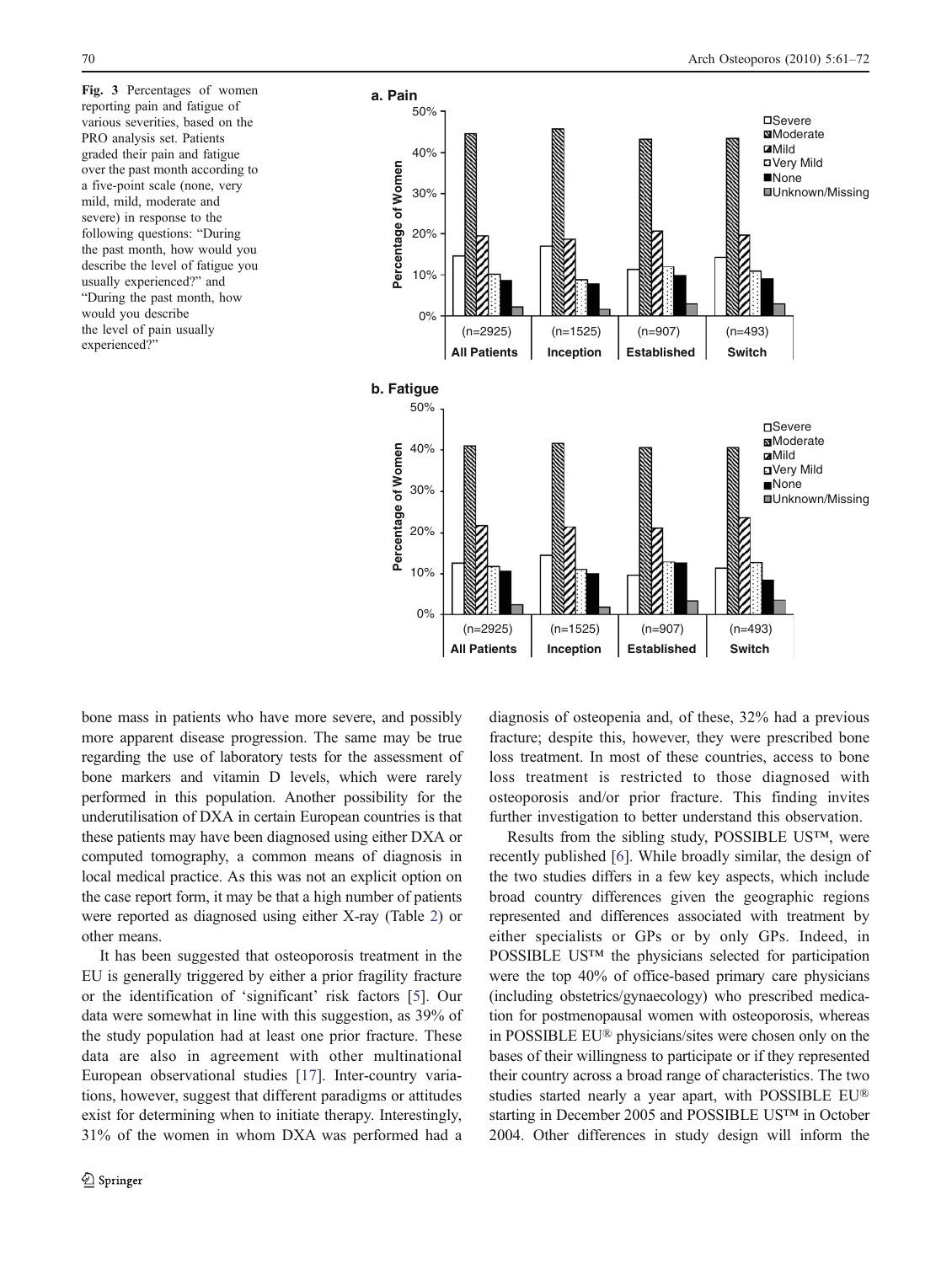<span id="page-10-0"></span>interpretation of data collected during the follow-up phases of each study. Compared with the women in POSSIBLE US™, the women in the EU® study are older and overall less healthy, with more substantial osteoporosis (mean minimum T score at diagnosis,  $-2.7$  versus  $-2.1$  [CI,  $-2.2$ ,  $-2.1$ ] in POSSIBLE US™). As expected with observational studies, patients in both of these studies differ from those who commonly participate in clinical trials, presenting with greater degrees of comorbidity and variability in prior treatment experience.

Women in POSSIBLE EU® reported moderate to severe pain and fatigue. Further exploration of the comorbidity data and health-related quality of life gathered in this study may provide useful insight into this disease state.

POSSIBLE EU® is one of the larger cohorts available for examining bone loss treatment in postmenopausal women in European countries. There are other ongoing/ completed observation studies in Europe, but most of the more recent studies are country specific [[18](#page-11-0)–[20\]](#page-11-0). As this study is observational, it was designed to minimise the influence of the study on patient and physician behaviours. For example, there were no scheduled office visits for this study and, after consent was obtained, the only communication with participating patients was through mailed questionnaires and reminders. However, this study has certain limitations, mainly unquantifiable factors that may have affected either the physicians' selection of patients for study recruitment or self-selection on the patients' part to create a study population that may not fully represent the general population of interest. In addition, the process of site selection and measures used to remind participating patients may have contributed to bias. Furthermore, it is also likely that the ratio of newly treated, switching and established patients in the study cohort differs from that found in actual practice, although such differences should have little, if any, impact on our ability to address the primary objectives of this study, which are to examine relationships between patient characteristics and patient behaviours (e.g. medication adherence) and important outcomes (e.g. fractures, quality of life and treatment satisfaction).

In summary, POSSIBLE EU® is a large study aimed at describing the characteristics of postmenopausal women who received bone loss treatment in primary care practices in five European countries between 2005 and 2008. Use of DXA for diagnosis varied among countries, but was the main basis for a diagnosis of osteoporosis. The participants had substantial prevalence of fractures and pain. Future analyses will examine quality of life in greater detail, quantify medication adherence and identify key correlates (e.g. medication beliefs, treatment satisfaction and patient-reported side effects), characterise fractures and compare practice patterns across countries and with clinical guidelines.

Acknowledgments The steering committee thanks the investigators and patients who contributed to this study. The steering committee comprises the following: Nick Freemantle (Chair), Cyrus Cooper, Adolfo Díez-Pérez, Francis Guillemin, Rob Horne, Bengt Jonsson, Luc Martinez, Sergio Ortolani, Johannes Pfeilschifter and Christian Roux.

The study was funded by Amgen Ltd, UK. Helen M. Wilfehrt, PhD, Amgen (Europe) GmbH, Switzerland and Sally Wade, Wade Outcomes Research and Consulting, Salt Lake City, UT, USA, assisted the authors in writing this manuscript. Valerie Easton, formerly of Amgen Ltd, Cambridge, UK, contributed statistical assistance. Alison Dobson of Amgen Ltd, Cambridge, UK, provided statistical programming support.

Disclosures NF has received funding for research, consulting and or travel from Amgen, Eli Lilly, Servier, Pfizer and Sanofi Aventis. CC has recieved consultancy/advisory committee fees from Servier, Proctor and Gamble/Alliance, Eli Lilly, Merck, Sharp and Dohme, GSK/Roche, Amgen, Novartis. CR has received research grants and/ or honoraria from Amgen, Alliance, MSD, Novartis, Roche and Servier. ADP has served as a speaker and consultant for Amgen. BJ has received funding for advisory boards from Amgen. SO has received funding for advisory boards from Amgen, consulting fees and grant/research support from the Institut International de Recherche Servier, speakers fees from GlaxoSmithKline and grant research/ support from Nycomed. JP has received research grants/support for clinical studies from Amgen, GE Lunar, Roche Diagnostics and Novartis; consultancy or advisory committee fees from Amgen, GlaxoSmithKline, MSD Sharp & Dohme, Novartis, Nycomed, Procter & Gamble, Roche, Servier and Teva; and honorary fees for lectures from Amgen, Daiichi Sankyo, GE Lunar, GlaxoSmithKline, MSD Sharp & Dohme, Novartis, Nycomed, Orion Pharma, Procter & Gamble, Roche, Roche Diagnostics Servier and Teva. RH has received consultancy, advisory committee fees or educational grants from Amgen, GSK, Shire, Hayward Medical Communications, Proctor & Gamble, Gilead, Merck, Astrazeneca, Pfizer, Astellas, Novartis and Boehring Ingleheim. LM has received consultancy fees from Amgen, Sanofi, Pfizer, Roche and Novonordisk. SK, SS, GM and AM are employees of Amgen. The other authors have no conflicts of interest to declare.

Open Access This article is distributed under the terms of the Creative Commons Attribution Noncommercial License which permits any noncommercial use, distribution, and reproduction in any medium, provided the original author(s) and source are credited.

#### References

- 1. Siris ES, Bilezikian JP, Rubin MR et al (2003) Pins and plaster aren't enough: a call for the evaluation and treatment of patients with osteoporotic fractures. J Clin Endocrinol Metab 88:3482–3486
- 2. Roux C, Briot K, Horlait S, Varbanov A, Watts NB, Boonen S (2007) Assessment of non-vertebral fracture risk in postmenopausal women. Ann Rheum Dis 66:931–935
- 3. International Osteoporosis Foundation (2008) Osteoporosis in the European Union in 2008: ten years of progress and ongoing challenges. Available at [http://www.iofbonehealth.org/publications/](http://www.iofbonehealth.org/publications/eu-policy-report-of-2008.html) [eu-policy-report-of-2008.html](http://www.iofbonehealth.org/publications/eu-policy-report-of-2008.html). Accessed 8 April 2009
- 4. Seeman E, Compston J, Adachi J et al (2007) Non-compliance: the Achilles' heel of anti-fracture efficacy. Osteoporosis Int 18:711–719
- 5. Kanis JA, Burlet N, Cooper C et al (2008) European guidance for the diagnosis and management of osteoporosis in postmenopausal women. Osteoporos Int 19:399–428